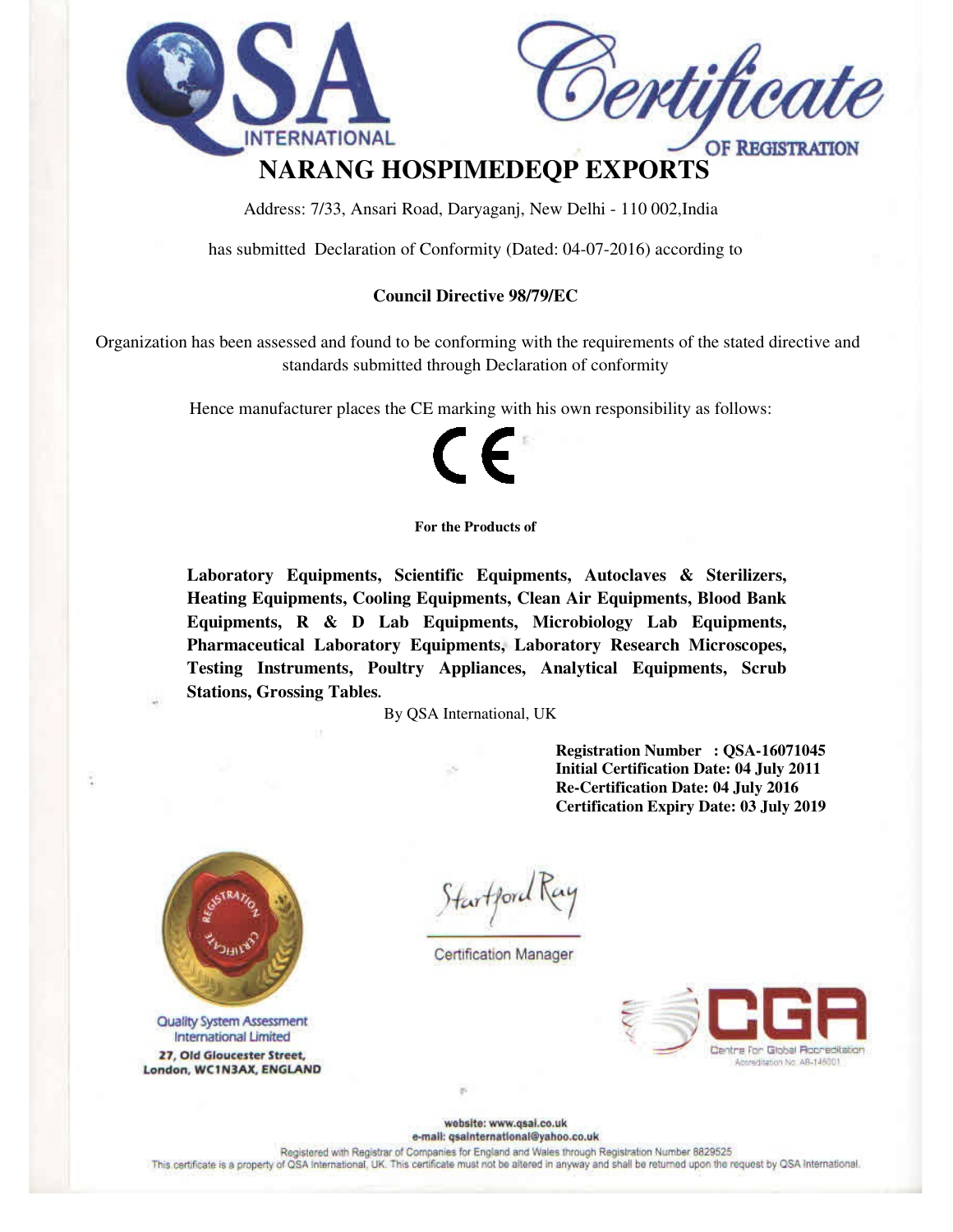



# **Registration No.- QSA-16071045** Application of **Council Directive 98/79/EC Annexure I** Annexure to original certificate

**DETAILS OF PRODUCTS COVERED UNDER SCOPE OF CERTIFICATION**

| <b>Product Group 1- Laboratory Equipment's</b>                   |                                                                                                                                                                                                                                                                                                                                                                                                                                                                                                                                                                                                                     |  |
|------------------------------------------------------------------|---------------------------------------------------------------------------------------------------------------------------------------------------------------------------------------------------------------------------------------------------------------------------------------------------------------------------------------------------------------------------------------------------------------------------------------------------------------------------------------------------------------------------------------------------------------------------------------------------------------------|--|
| <b>Product</b>                                                   | <b>Type of Model</b>                                                                                                                                                                                                                                                                                                                                                                                                                                                                                                                                                                                                |  |
| Laboratory Equipment's                                           | Grossing Table/ Scrub Station/ Melting Point Apparatus/ Glassware Dryer/<br>Automatic Pipette Washer/ Pipette Dryer/ Slide Carrying Tray/ Projector Slide<br>Cabinet/ Micro Slide Cabinet (Closed Pack Manner) / Micro Slide Cabinet (Horizontal<br>Manner)/ Micro Slide Cabinet (Flat Manner) / Block Cabinet/ Blood Cell Counter<br>(Clay Adam Type)/ Electronic Differential Blood Cell Counter/ Cadaverous Injector/<br>Soil Tensiometer.                                                                                                                                                                       |  |
| <b>Product Group 2- Scientific Equipment's</b>                   |                                                                                                                                                                                                                                                                                                                                                                                                                                                                                                                                                                                                                     |  |
| Scientific Equipment's                                           | Refrigerated Circulating Water Bath (Low Temperature)/ Ultra Low Temperature<br>Liquid Bath/ Oven and Incubator Combined/ Bottle Washing Machine/ Lab Willey<br>Grinder (Arthur H. Thomas Type)/ Ball Mill/ Electric Agate Mortar Pestle (Fisher<br>Type) / Ultra High Vacuum Beltless Direct Drive Vacuum Pump/ Seitz Filter/<br>Automatic Knife Sharpener (Arthur Thomas Type)/ Bone and Meat Cutting Machine/<br>Abel's Flash Point Apparatus/Pensky Marten Flash Point Apparatus/ Cleveland Flash<br>and Fire Point Apparatus/ Slide Projector Automatic/ Overhead Projector/ Single<br>Pan Electrical Balance. |  |
| <b>Product Group 3- Autoclaves &amp; Sterilizers</b>             |                                                                                                                                                                                                                                                                                                                                                                                                                                                                                                                                                                                                                     |  |
| Autoclaves & Sterilizers                                         | Dental Automatic Autoclaves/ Portable Stainless Steel Autoclaves/ Portable<br>Aluminium Autoclaves/ Instrument Sterilizer/ Horizontal Rectangular Sterlizer /<br>Horizontal Cylindrical Sterlizer / High Pressure Vertical Steam Sterilizer Vertical<br>Autoclave/ETO Sterilizer                                                                                                                                                                                                                                                                                                                                    |  |
| <b>Product Group 4- Heating Equipment's</b>                      |                                                                                                                                                                                                                                                                                                                                                                                                                                                                                                                                                                                                                     |  |
| Heating Equipment's                                              | Humidity Controlled B.O.D. Incubator/ Forceps Heater/ Rotary Vacuum Evaporator<br>(Buchi Type)/ Oven Universal (Memmert Type)/ Oven Universal (High<br>Temperature)/ Industrial Tray Drying Oven/ Tray Drying Oven/ Vacuum oven/<br>Circulating Water Bath/ Water Bath Rectangular (Single Wall)/ Water Bath<br>Rectangular (Double Walled)/ Oil Bath High temperature/ Rectangular Hot Plate/<br>Hot Plate Round/ Slide Warming Table/ Heating Mantle.                                                                                                                                                             |  |
|                                                                  | Hartford<br><b>Certification Manager</b>                                                                                                                                                                                                                                                                                                                                                                                                                                                                                                                                                                            |  |
| <b>Quality System Assessment</b><br><b>International Limited</b> |                                                                                                                                                                                                                                                                                                                                                                                                                                                                                                                                                                                                                     |  |
| 27, Old Gloucester Street,<br>London, WC1N3AX, ENGLAND           | Centra for Global Rooredkatio<br>Accreditation No. AB-146001<br>×                                                                                                                                                                                                                                                                                                                                                                                                                                                                                                                                                   |  |
|                                                                  |                                                                                                                                                                                                                                                                                                                                                                                                                                                                                                                                                                                                                     |  |
|                                                                  | website: www.qsal.co.uk<br>e-mail: osainternational@vahoo.co.uk                                                                                                                                                                                                                                                                                                                                                                                                                                                                                                                                                     |  |

Registered with Registrar of Companies for England and Wales through Registration Number 8829525<br>This certificate is a property of QSA International, UK. This certificate must not be altered in anyway and shall be returned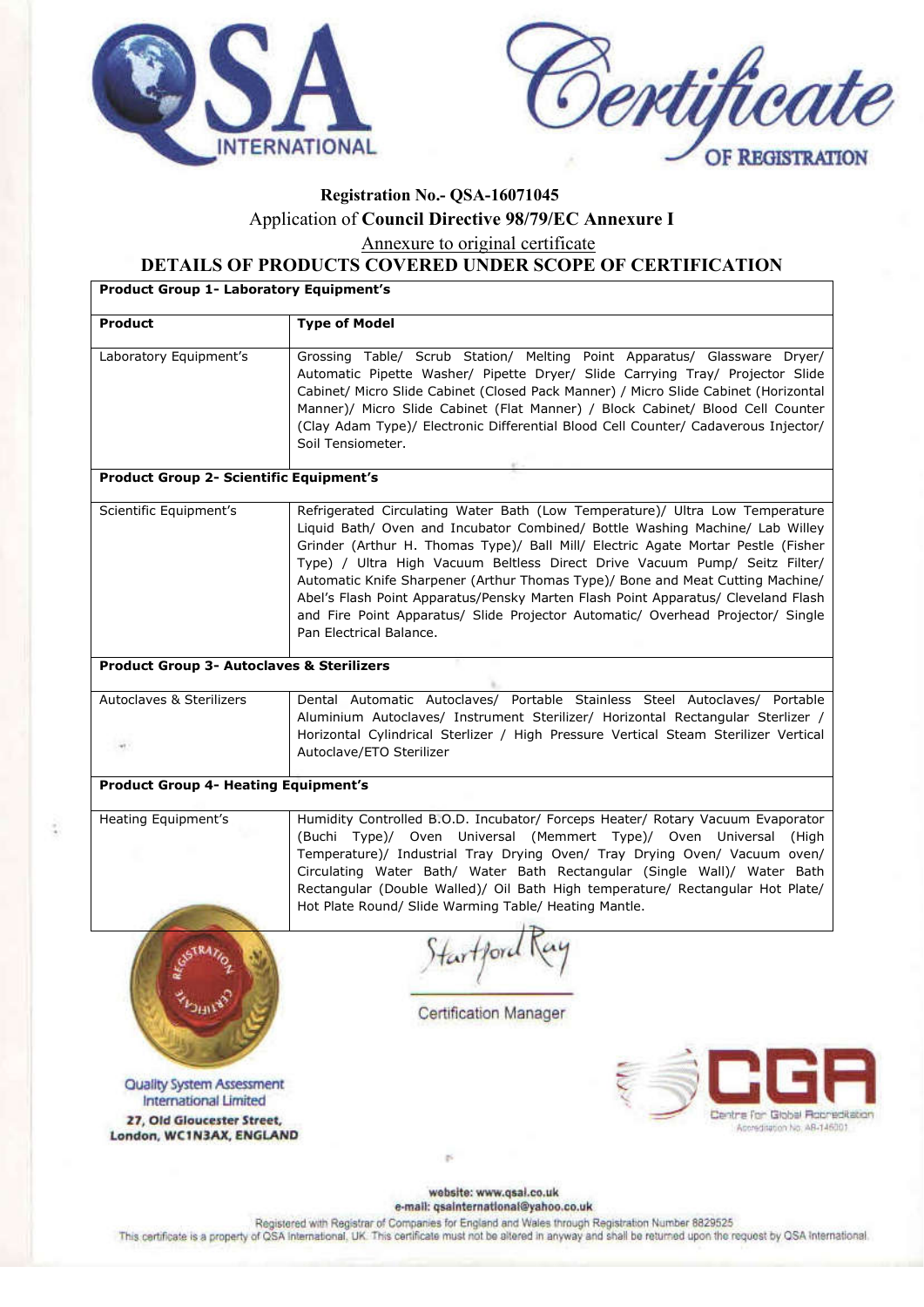



### **Registration No.- QSA-16071045**

#### Application of **Council Directive 98/79/EC Annexure II DETAILS OF PRODUCTS COVERED UNDER SCOPE OF CERTIFICATION**

# **Product Group 5- Cooling Equipment's** Cooling Equipment's Deep Freezer/ Ice Flaking Machine/ Ice Cube Making Machine/ Ice Cube Crushing Machine/ Lyophilizer (Freeze Dryer)/ Frozen Semen Storage Cabinet/ Quick Freezer/ Cryoprecipitate Bath. **Product Group 6- Clean Air Equipment's** Clean Air Equipment's Horizontal Laminar Flow Cabinet/ Vertical Laminar Air Flow Cabinet/ Air Shower/ Air Curtain/ Clean Air AC Module/ Positive Air Pressure Module/ Pass Box

| <b>Product Group 7- Blood Bank Equipment's</b>    |                                                                                          |  |
|---------------------------------------------------|------------------------------------------------------------------------------------------|--|
|                                                   |                                                                                          |  |
| <b>Product</b>                                    | <b>Type of Model</b>                                                                     |  |
|                                                   |                                                                                          |  |
| Blood Bank Equipment's                            | Blood Bank Refrigerator/ Vaccine Storage Cabinet/ Plasma Freezer/ Platelet Incubator/    |  |
|                                                   | Platelet Rotator/ Platelet Agitator/ Plasma Separator                                    |  |
|                                                   |                                                                                          |  |
| <b>Product Group 8- R &amp; D Lab Equipment's</b> |                                                                                          |  |
|                                                   |                                                                                          |  |
| R & D Lab Equipment's                             | Glass Bead Sterilizer/ Tissue Floatation Bath/ Paraffin Wax Dispenser/ Mini Rotary Flask |  |
|                                                   | Shaker/ Rotary Flask Shaker/ V.D.R.L. Rotator/ Kahn (Reciprocating) Shaking Machine/     |  |
|                                                   | Wrist Action Shaking Machine/ Vortex Shaker/ Rocker Shaker/ Elisa Plate Rotator/ Tube    |  |
|                                                   | Rotator (Slow Speed)/ Flocculator (jar Testing Apparatus)/ Emulsifier (Homogenizer)/     |  |
|                                                   | Medico Centrifuge/ Table Top General Purpose Centrifuge/ Tissue Homogenizer              |  |
|                                                   | Electrically Operated/ Micro Tissue Homogenizer (Disintegrator Virtis Type)/ Aerosol     |  |
|                                                   | Disinfector/ Anaerobic Culture Jar/ Vacuum-cum-Pressure Pump (Diaphragm Type)            |  |
|                                                   | /Seed Blower (Dakota Blower) Soxhlet Extraction Unit/ Submarine Electrophoresis          |  |
|                                                   |                                                                                          |  |
|                                                   | System Paper Electrophoresis Apparatus/ Vertical Slab Gel Electrophoresis Apparatus      |  |
|                                                   | Immuno Electrophoresis Apparatus/ Disc/Tube Gel Electrophoresis System/                  |  |
|                                                   | Electrophoreses Power Supply Digital/Plant Growth Chamber                                |  |
|                                                   |                                                                                          |  |



**Quality System Assessment International Limited** 27, Old Gloucester Street, London, WC1N3AX, ENGLAND

Startford

Certification Manager



website: www.qsal.co.uk e-mail: qsainternational@yahoo.co.uk

Registered with Registrar of Companies for England and Wales through Registration Number 8829525

This certificate is a property of QSA International, UK. This certificate must not be altered in anyway and shall be returned upon the request by QSA International.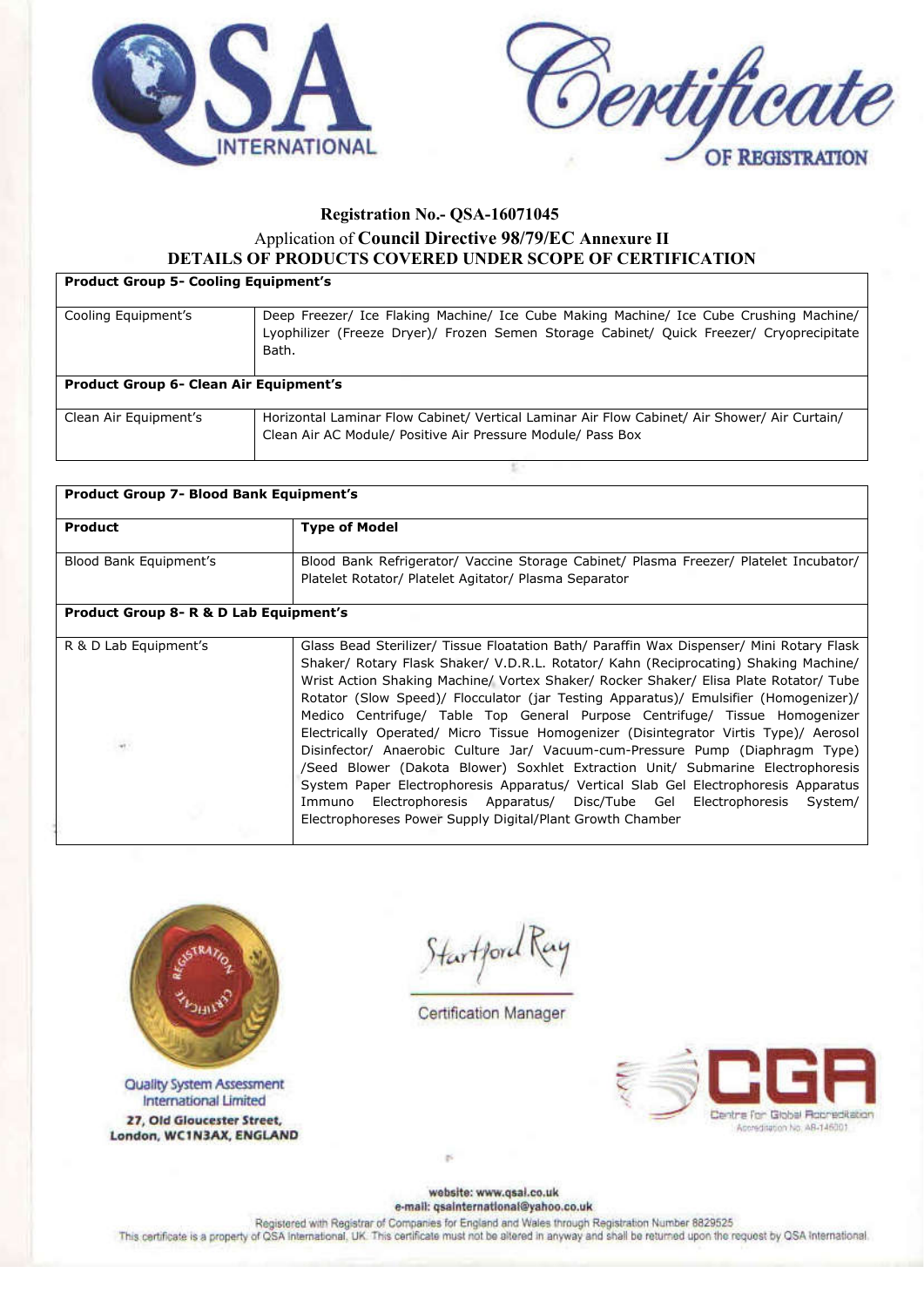



#### **Registration No.- QSA-16071045** Application of **Council Directive 98/79/EC Annexure III DETAILS OF PRODUCTS COVERED UNDER SCOPE OF CERTIFICATION**

**Product Group 9- Microbiology Lab Equipment's**

| Microbiology Lab Equipment's                             | B.O.D. Incubator (Low Temperature)/ Seed Germinator (Dual Chamber)/ Humidity<br>Controlled Seed Germinator (Dual Chamber)/ humidity and Temperature Control<br>Cabinet/ Environmental Chamber (Humidity Cabinet) Carbon Dioxide Incubator/ De-<br>humidifier/ Orbital Shaking Incubator-cum-B.O.D. Incubator/ Biological Safety<br>Cabinet/ Fume Hood/ Tissue Culture Rack/ Tissue Culture Hood/ Inoculation<br>Chamber/ Fumigation Chamber/ Deionizer/ Hybridization Incubator/ Bacteriological<br>Incubator/ Bacteriological Orbital Shaking Incubator/ Filter Holder/ Sieve Shaker/<br>Gyratory Sieve Shaker/ Rotap Sieve Shaker/ Test Services/ Humidifier/ COD<br>Digestion Apparatus/ Digital Haemoglobin (Hb) meter |  |  |
|----------------------------------------------------------|----------------------------------------------------------------------------------------------------------------------------------------------------------------------------------------------------------------------------------------------------------------------------------------------------------------------------------------------------------------------------------------------------------------------------------------------------------------------------------------------------------------------------------------------------------------------------------------------------------------------------------------------------------------------------------------------------------------------------|--|--|
| Product Group 10- Pharmaceutical Laboratory Equipment's  |                                                                                                                                                                                                                                                                                                                                                                                                                                                                                                                                                                                                                                                                                                                            |  |  |
|                                                          |                                                                                                                                                                                                                                                                                                                                                                                                                                                                                                                                                                                                                                                                                                                            |  |  |
| Pharmaceutical Laboratory                                | Distillation Apparatus All Glass/ Quartz Distillation Apparatus/ Water Still/ Single                                                                                                                                                                                                                                                                                                                                                                                                                                                                                                                                                                                                                                       |  |  |
| Equipment's                                              | Water Still/ Muffle Furnace Rectangular/ Muffle Furnace High Temperature/                                                                                                                                                                                                                                                                                                                                                                                                                                                                                                                                                                                                                                                  |  |  |
|                                                          | Serological Water Bath/ High Precision Water Bath/ Water Bath Incubator Shaker/                                                                                                                                                                                                                                                                                                                                                                                                                                                                                                                                                                                                                                            |  |  |
|                                                          | (Metabolic Shaker) Magnetic Stirrer/ Multi-Magnetic Stirrer / Laboratory Stirrer/                                                                                                                                                                                                                                                                                                                                                                                                                                                                                                                                                                                                                                          |  |  |
|                                                          | Kjeldahl Distillation Unit/ Kjeldahl Digestion Unit /Kjeldahl Distillation & Digestion                                                                                                                                                                                                                                                                                                                                                                                                                                                                                                                                                                                                                                     |  |  |
|                                                          | Combined Unit/ Micro Kjeldahl Digestion Unit/ Kjeldahl Digestion Unit                                                                                                                                                                                                                                                                                                                                                                                                                                                                                                                                                                                                                                                      |  |  |
| <b>Product Group 11- Laboratory Research Microscopes</b> |                                                                                                                                                                                                                                                                                                                                                                                                                                                                                                                                                                                                                                                                                                                            |  |  |
|                                                          |                                                                                                                                                                                                                                                                                                                                                                                                                                                                                                                                                                                                                                                                                                                            |  |  |
| Laboratory Research Microscopes                          | Student Microscope/ Senior Student Microscope/ Junior Student Microscope/ Senior Research                                                                                                                                                                                                                                                                                                                                                                                                                                                                                                                                                                                                                                  |  |  |
|                                                          | Medical Microscope/ Pathological Research Microscope/ Monocular Inclined Research Microscope/<br>Binocular Research Microscope/ Trinocular Research Microscope/ Inverted Binocular Tissue                                                                                                                                                                                                                                                                                                                                                                                                                                                                                                                                  |  |  |
|                                                          | Culture Microscope/ Student Metallurgical Microscope/ Inclined Metallurgical Microscope/                                                                                                                                                                                                                                                                                                                                                                                                                                                                                                                                                                                                                                   |  |  |
|                                                          | Binocular Metallurgical Microscope / Inverted Metallurgical Binocular Microscope /Stereo                                                                                                                                                                                                                                                                                                                                                                                                                                                                                                                                                                                                                                   |  |  |
|                                                          | Binocular Microscope/ Stereo Zoom Binocular Microscope/ Dissecting Microscope/ Dissecting                                                                                                                                                                                                                                                                                                                                                                                                                                                                                                                                                                                                                                  |  |  |
| $\frac{1}{2}$                                            | Microscope (Deluxe Model)/ Student Projection Microscope/ Research projection Microscope/<br>Microphotography Equipment/ Microscope Accessories                                                                                                                                                                                                                                                                                                                                                                                                                                                                                                                                                                            |  |  |
|                                                          |                                                                                                                                                                                                                                                                                                                                                                                                                                                                                                                                                                                                                                                                                                                            |  |  |

| <b>Testing Instruments</b>       | Butyro Refractometer (Oil & Sugar Refractometer)/ Abbe Refractometer/<br>Hand      |
|----------------------------------|------------------------------------------------------------------------------------|
|                                  | Refractometer/ Research Polarimeter/ Bomb Calorimeter/ Ultra Violet Fluorescence   |
|                                  | Analysis Cabinet/ Infra Red Mosture Balance/ Magnascope/ Thin Layer Chromatography |
|                                  | Kit (TLC Kit) Red Wood Viscometer/ Penetrometer                                    |
|                                  |                                                                                    |
|                                  |                                                                                    |
|                                  |                                                                                    |
|                                  |                                                                                    |
|                                  |                                                                                    |
|                                  | Certification Manager                                                              |
|                                  |                                                                                    |
|                                  |                                                                                    |
|                                  |                                                                                    |
| <b>Quality System Assessment</b> |                                                                                    |
| International Limited            |                                                                                    |
| 27, Old Gloucester Street,       | Centre for Global Rocreditation<br>Apereditation No. AB-146001                     |
| London, WC1N3AX, ENGLAND         |                                                                                    |
|                                  |                                                                                    |
|                                  | website: www.qsai.co.uk                                                            |

This certificate is a property of QSA International, UK. This certificate must not be altered in anyway and shall be returned upon the request by QSA International.